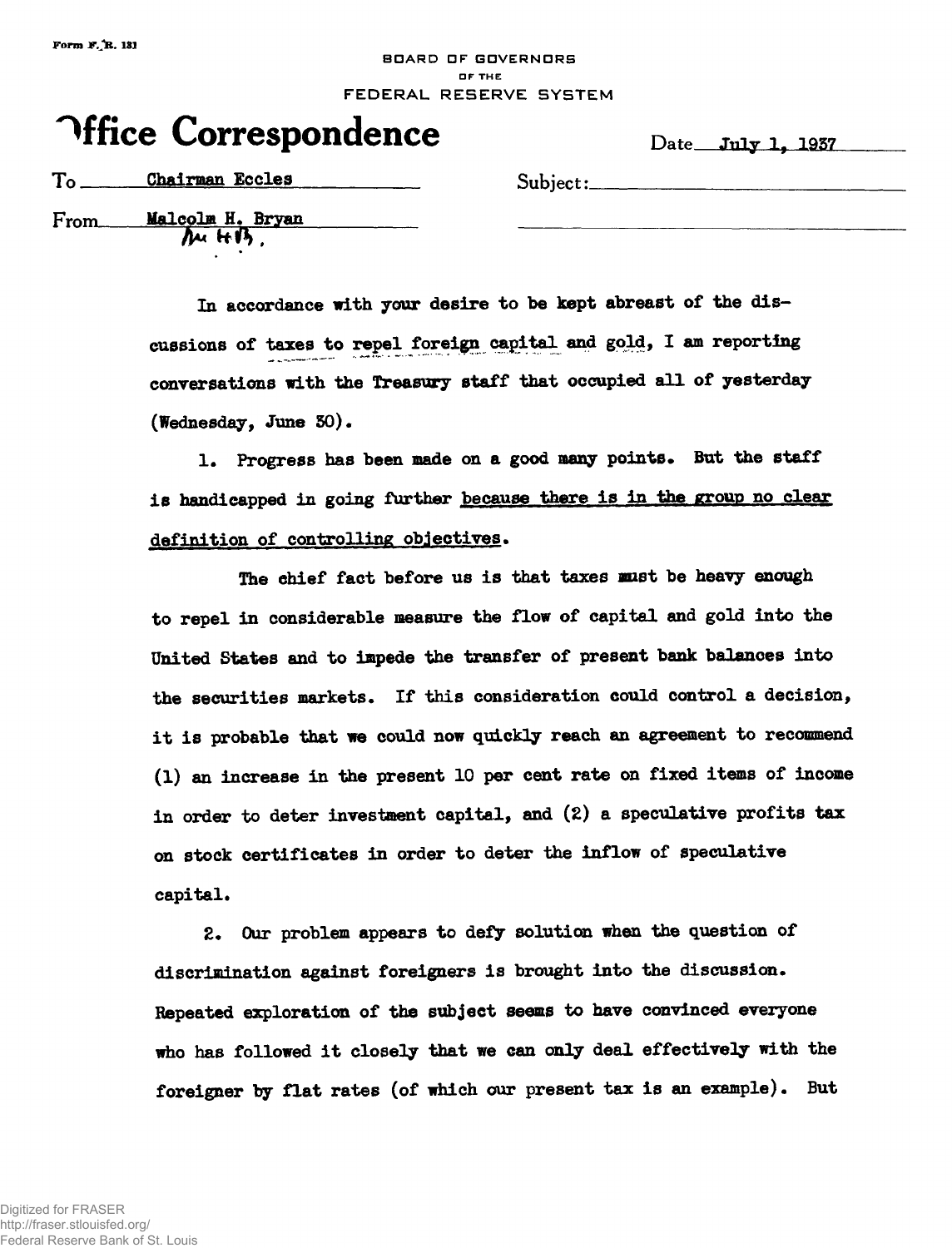**no flat-rate tax is entirely equitable on the small foreign security owner in contrast with the large security owner; and there seems to be no real basis for saying just what rate on foreigners would be equitable in comparison with the variety of domestic graduated rates on Americans. About the only point on which there is clear assurance in this connection is that our present flat rate must be raised considerably above its existing 10 per cent level in order to make it of much use in keeping capital and gold out of this country\***

**3. At the morning session of the staff yesterday, Mr\* Segrest, of the Bureau of Internal Revenue, reported a plan for withholding 22 per cent from a foreigner<sup>f</sup>s interest and dividends and other items of fixed income in the United States, with the foreigner allowed to file returns and reduce his tax, on the basis of a return, to a minimum of 10 per cent. Mr. Segrest was himself very critical of the proposal, and Mr. Zucker expressed serious doubts regarding its desirability. The following points were made concerning it.**

**(a) The administrative load on the Bureau would be large and especially troublesome in trying to deal with a type of return that is unreliable and made by a taxpayer whose person and, in many instances, whose property is beyond the jurisdiction of the United States.**

**(b) The plan would not impel foreigners to file returns when their fixed incomes from American sources were small in comparison to capital gains, unless they had losses to offset their gains.**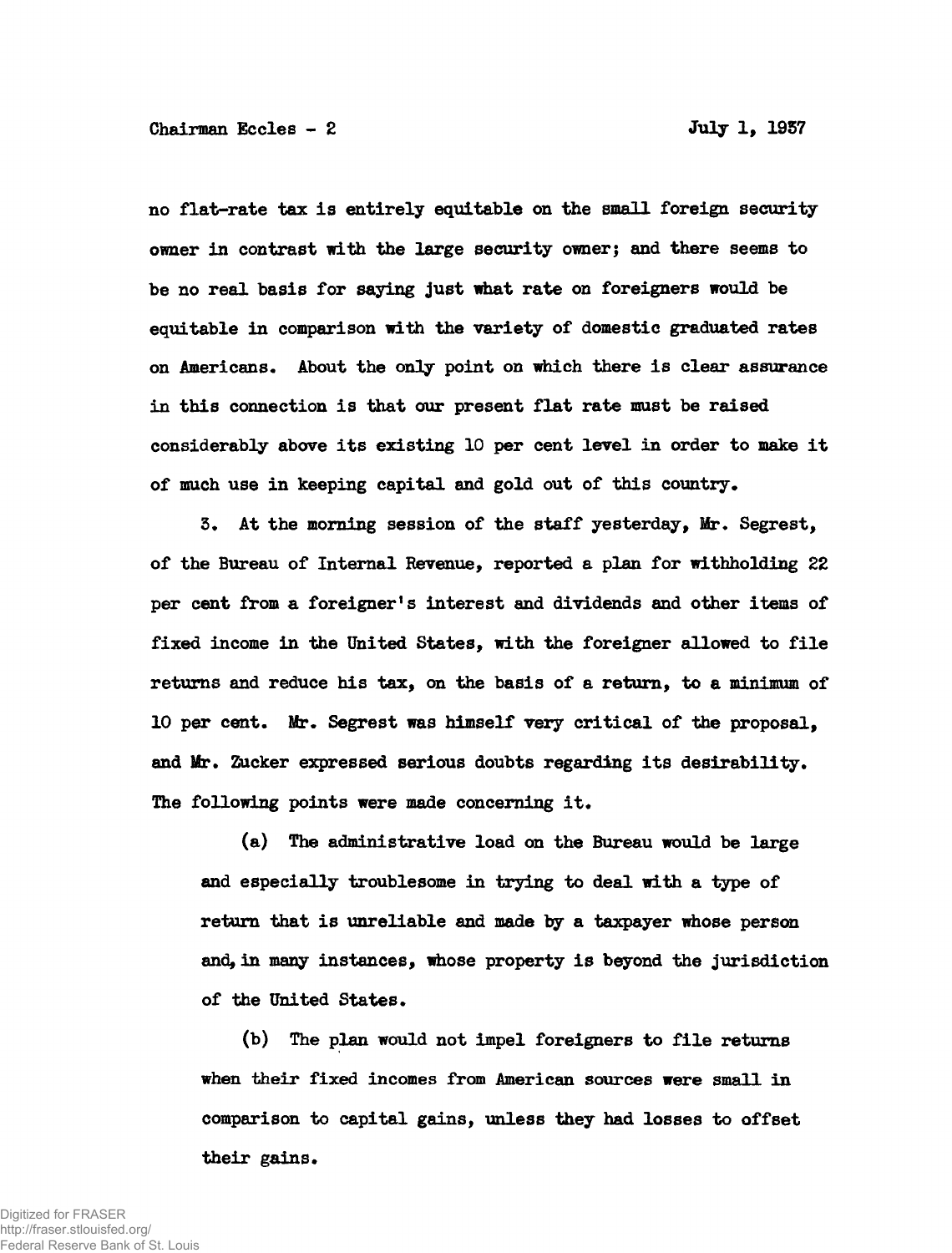**(c) The plan would run athwart of laws in many foreign countries that prohibit brokers in those countries from reveal**ing their clients.

**(d) The foreigner would realize his capital gain abroad, where the United States would be practically powerless to check up on his return\***

**(e) The tendency to realize capital gains abroad might have the undesirable effect of developing foreign markets in American** securities and facilities for American trading abroad.

**(f) The American administration would be powerless to prevent foreigners from splitting their income by a multitude of devices into many small parts in order to secure the advantages of the lowest effective American rate.** 

**(g) If the returns were permitted on the same basis as Americans, an advantage would be created for the foreigner to hold his capital here until he could obtain the lower capital gains rates in accordance with the length of time property is held\* If this procedure were not allowed for foreigners, we would still have a discrimination.**

**All in all, the conclusion seems to be that, as Mr. Segrest put it, a provision for foreign filing of returns would be simply <sup>11</sup> a gesture\* and in practice the rate on foreigners would be whatever minimum rate is provided for fixed items of income—under the proposal 10 per cent, which is no increase over the present law\***